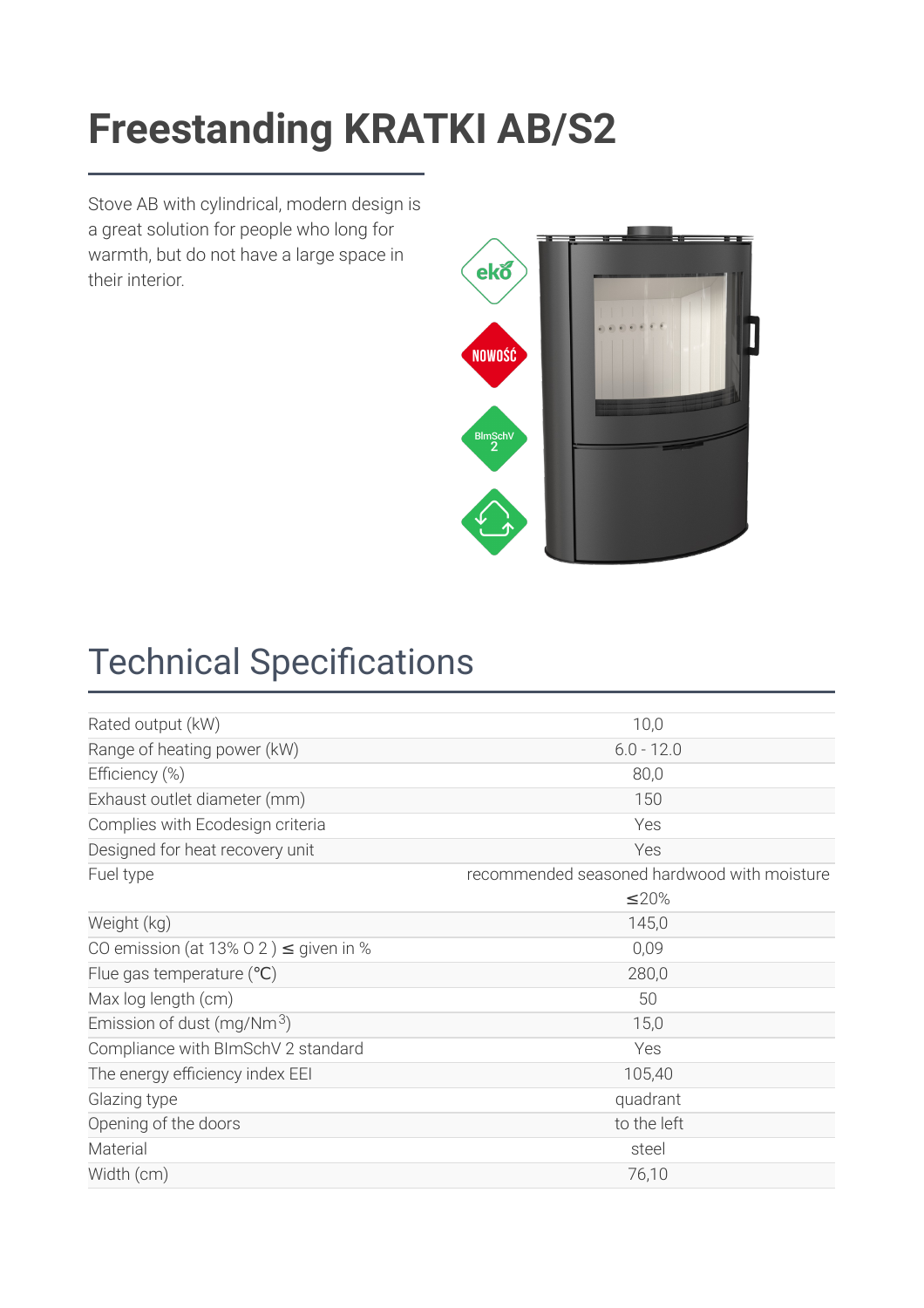| Height (cm)                                | 105,20    |
|--------------------------------------------|-----------|
| Depth (cm)                                 | 46,00     |
| External air inlet                         | Yes       |
| The liner of the combustion chamber        | Yes       |
| Ashpan                                     | Yes       |
| Decorative printed glass                   | <b>No</b> |
| ASDP - automatic control of the air supply | <b>No</b> |
| <b>Turbine TURBOFAN</b>                    | <b>No</b> |
| Water panel                                | No        |

### Features

#### **MAXIMUM USE OF ENERGY**

The body and the front of the insert are resistant to high temperatures thanks to the high quality steel used in production.

Full combustion on the dust thanks to two deflectors (steel and Acumotte) extending the exhaust path.

Triple system of combustion chamber's air venting: primary air - secondary air supplied under the grate through holes in a back wall. Additionally clean glass system designed (air curtain).

Efficient burning process & maintaining of temperature to keep the warmth for longer thanks to lining of combustion chamber with Acumotte - heat accumulating material which raises the temperature in the combustion chamber.

Built-in fi 125 external air intake which provides air supply from the outside directly into the hearth which results in better combustion and better comfort of usage.

#### **SAFETY AT THE HIGHEST LEVEL**

Perfect tightness thanks to the solid welds made in a noble gas shielding.

All steel elements are laser cut and bent on CNC bending machines.

Front is equipped with a heat-resistant ceramics that can withstand temperatures up to 800oC.

#### **CONVENIENT TO USE**

Movable grate and ashpan enables to clean the insert.

Reduced soot deposition through a system of pure glass (air curtain).

Elegant and comfortable sliding handle.

It can be used in a various mounting conditions thanks to adjustable exhaust outlet: on the back or top of the stove (for back exhaust outlet installation purchase of top plate cover is required).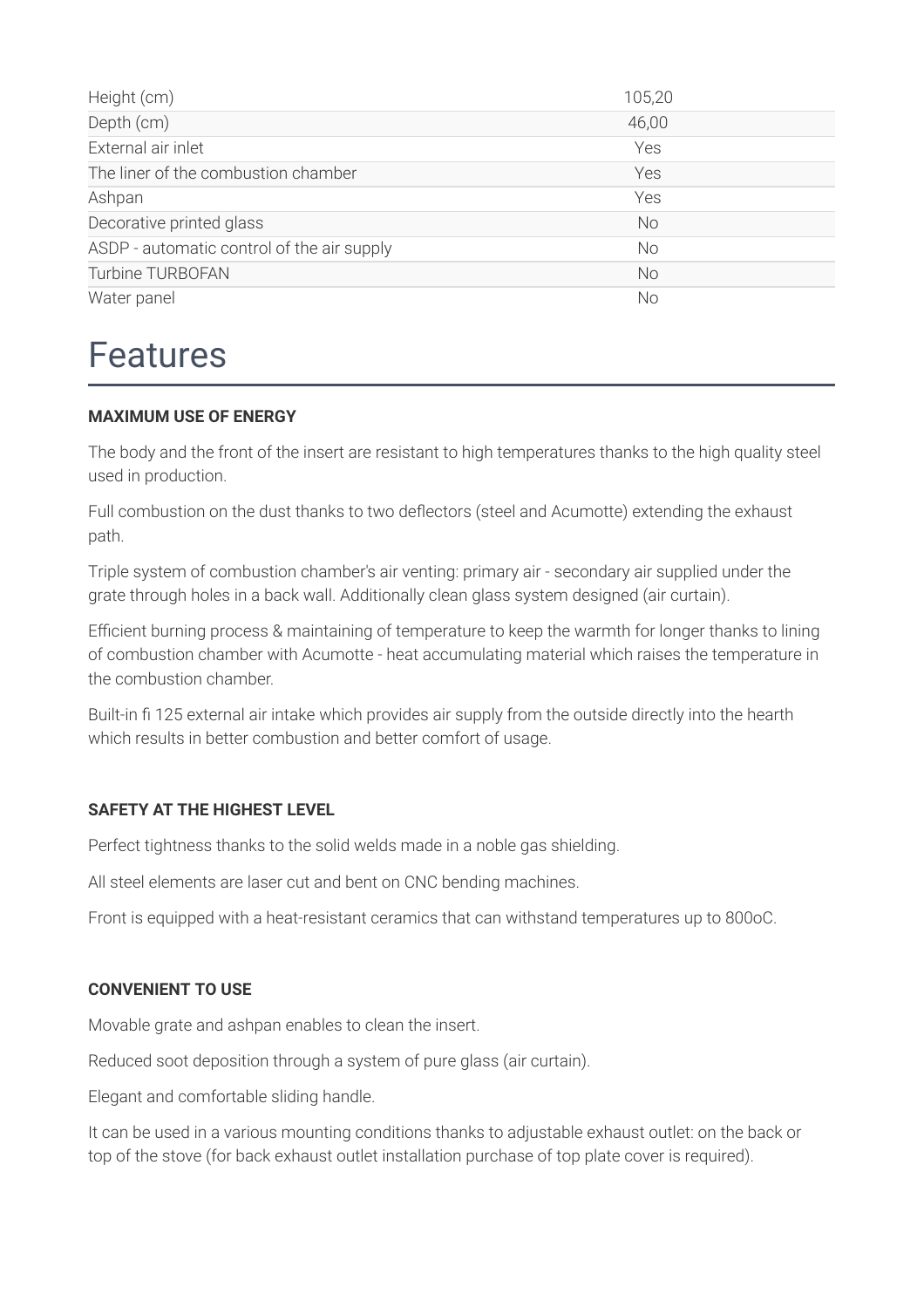#### **MODERN DESIGN**

The chamber below the furnaces is equipped with a mechanism push to open - press to open.

Improved vision of the fire thanks to the curved glass

5 year warranty.

# Technical drawing



## Additional options



Top plate cover for STOVE AB S and stoves THOR, THOR/VIEW, FALCON, FALCON/VIEW Top plate cover for stove KOZA AB STAL, KOZA AB 2 STAL, THOR,THOR/VIEW, FALCON, FALCON/VIEW is required for back exhaust outlet installation.

20,00 zł



Spring for door shutting AB S/2, ORBIT MB Spring for door shutting - automatically closes the

120,00 zł